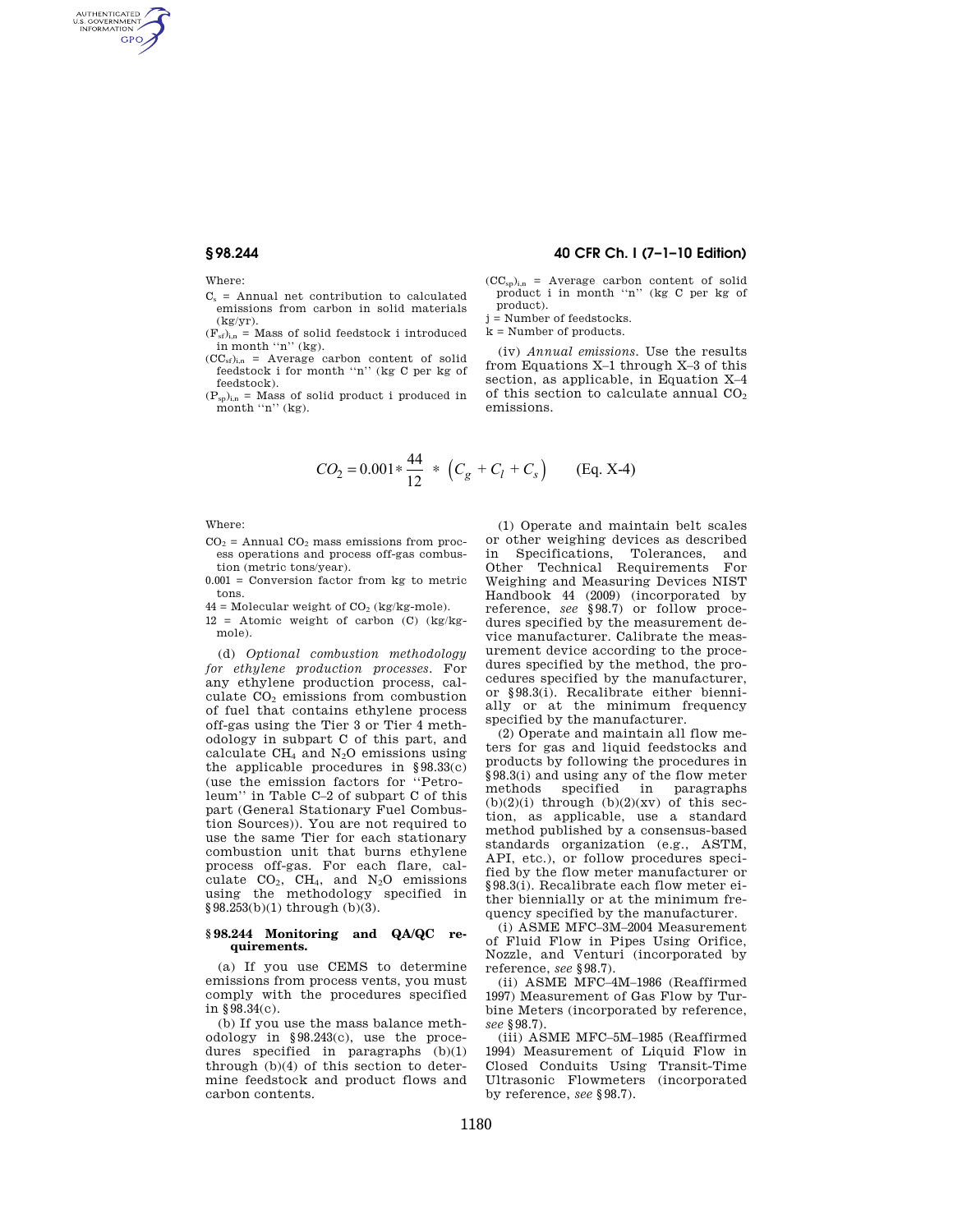# **Environmental Protection Agency § 98.244**

(iv) ASME MFC–6M–1998 Measurement of Fluid Flow in Pipes Using Vortex Flowmeters (incorporated by reference, *see* §98.7).

(v) ASME MFC–7M–1987 (Reaffirmed 1992) Measurement of Gas Flow by Means of Critical Flow Venturi Nozzles (incorporated by reference, *see* §98.7).

(vi) ASME MFC–9M–1988 (Reaffirmed 2001) Measurement of Liquid Flow in Closed Conduits by Weighing Method (incorporated by reference, *see* §98.7).

(vii) ASME MFC–11M–2006 Measurement of Fluid Flow by Means of Coriolis Mass Flowmeters (incorporated by reference, *see* §98.7).

(viii) ASME MFC–14M–2003 (Reaffirmed 2008), Measurement of Fluid Flow Using Small Bore Precision Orifice Meters (incorporated by reference, *see* §98.7).

(ix) ASME MFC–16–2007 Measurement of Liquid Flow in Closed Conduits with Electromagnetic Flowmeters (incorporated by reference, *see* §98.7).

(x) ASME MFC–18M–2001 (Reaffirmed 2006), Measurement of Fluid Flow Using Variable Area Meters (incorporated by reference, *see* §98.7).

(xi) ASME MFC–22–2007 Measurement of Liquid by Turbine Flowmeters (incorporated by reference, *see* §98.7).

(xii) AGA Report No. 3: Orifice Metering of Natural Gas and Other Related Hydrocarbon Fluids, Part 1: General Equations and Uncertainty Guidelines (1990), Part 2: Specification and Installation Requirements (2000) (incorporated by reference, *see* §98.7).

(xiii) AGA Transmission Measurement Committee Report No. 7: Measurement of Natural Gas by Turbine Meter (2006)/February (incorporated by reference, *see* §98.7).

(xiv) AGA Report No. 11: Measurement of Natural Gas by Coriolis Meter (2003) (incorporated by reference, *see*  §98.7).

(xv) ISO 8316: Measurement of Liquid Flow in Closed Conduits—Method by Collection of the Liquid in a Volumetric Tank (1987–10–01) First Edition (incorporated by reference, *see* §98.7).

(3) Perform tank level measurements (if used to determine feedstock or product flows) according to any standard method published by a consensus-based standards organization (e.g., ASTM, API, etc.) or follow procedures specified by the measurement device manufacturer or §98.3(i). Calibrate the measurement devices prior to the effective date of the rule, and recalibrate either biennially or at the minimum frequency specified by the manufacturer or §98.3(i).

(4) Use any of the standard methods specified in paragraphs (b)(4)(i) through  $(b)(4)(x)$  of this section, as applicable, to determine the carbon content or composition of feedstocks and products and the average molecular weight of gaseous feedstocks and products. Calibrate instruments in accordance with the method and as specified in paragraphs  $(b)(4)(i)$  through  $(b)(4)(x)$ , as applicable. For coal used as a feedstock, the samples for carbon content determinations shall be taken at a location that is representative of the coal feedstock used during the corresponding monthly period. For carbon black products, samples shall be taken of each grade or type of product produced during the monthly period. Samples of coal feedstock or carbon black product for carbon content determinations may be either grab samples collected and analyzed monthly or a composite of samples collected more frequently and analyzed monthly. Analyses conducted in accordance with methods specified in paragraphs  $(b)(4)(i)$  through  $(b)(4)(x)$ of this section may be performed by the owner or operator, by an indpendent laboratory, or by the supplier of a feedstock.

(i) ASTM D1945–03, Standard Test Method for Analysis of Natural Gas by Gas Chromatography (incorporated by reference, *see* §98.7).

(ii) ASTM D6060–96 (Reapproved 2001) Standard Practice for Sampling of Process Vents With a Portable Gas Chromatograph (incorporated by reference, *see* §98.7).

(iii) ASTM D2505–88(Reapproved Standard Test Method for Ethylene, Other Hydrocarbons, and Carbon Dioxide in High-Purity Ethylene by Gas Chromatography (incorporated by reference, *see* §98.7).

(iv) ASTM UOP539–97 Refinery Gas Analysis by Gas Chromatography (incorporated by reference, *see* §98.7).

(v) ASTM D3176–89 (Reapproved 2002) Standard Practice Method for Ultimate